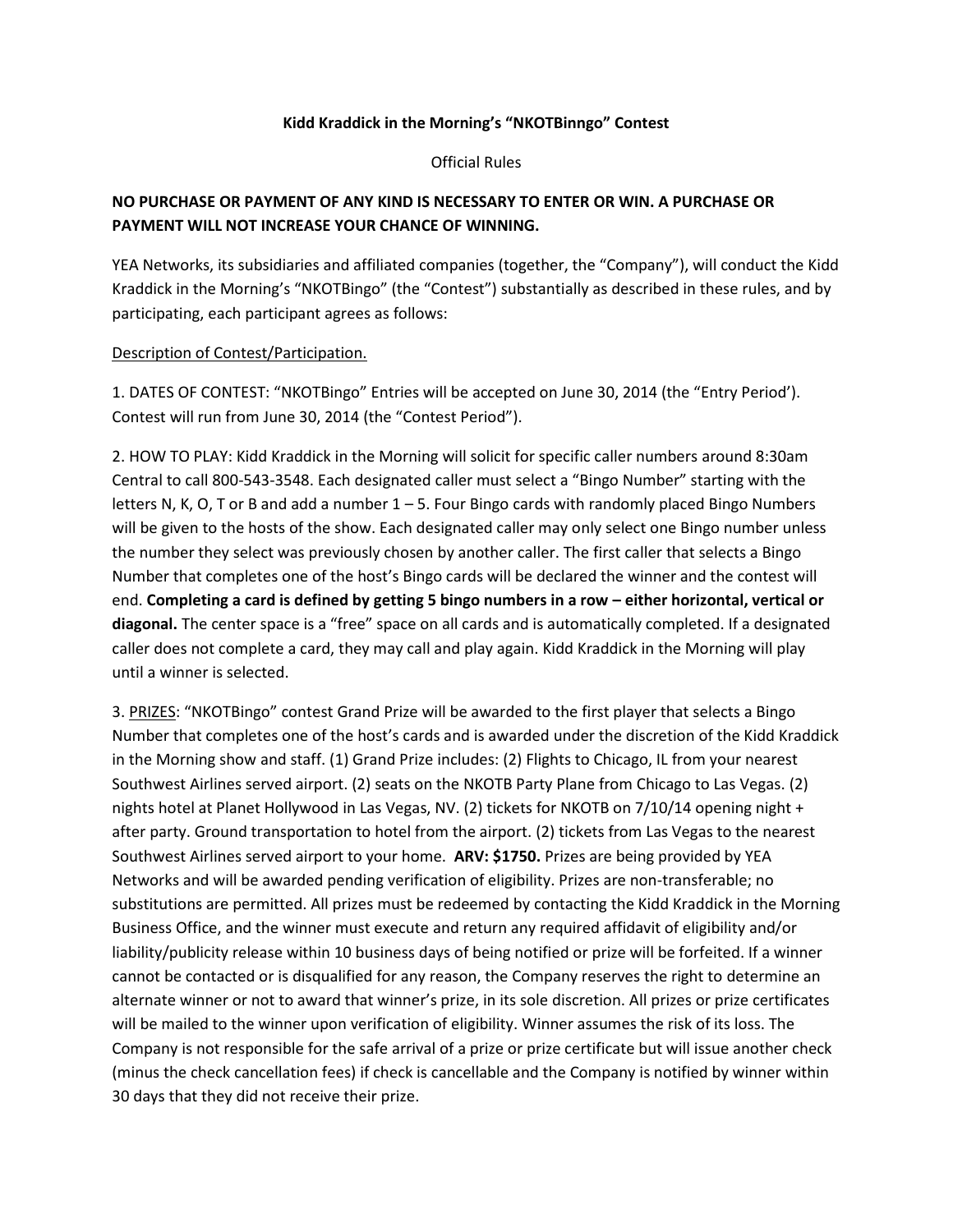4. All contestants must be legal residents of the 48 contiguous United States and DC (except New York) who are eighteen (18) years of age or older. Employees of the Show, its licensee, YEA Networks, radio stations that air the Show, their respective parent, subsidiary, and affiliated entities, their advertising and promotional agencies, participating sponsors, other radio stations in the listening area and the members of their immediate families are ineligible to participate or win. Immediate family shall include spouse, parents, children, siblings, grandparents, grandchildren and any other person residing within the same household.

5. No more than one (1) winner per household within a 30-day period. Anyone who won a prize in the last 30 days is not eligible to participate until the 30-day waiting period is over.

6. By participating, where allowed by law, all participants and winner(s) grant the Company exclusive permission to use their names, characters, photographs, voices, and likenesses in connection with promotion' of this and other contests and waive any claims to royalty, right, or remuneration for such use.

7. Consumer Created Content. If the entry for the Contest requires creative material from the participant/entrant, by submitting your entry: (1) you agree that your disclosure is gratuitous, unsolicited and without restriction and will not place the company or contest sponsors under any fiduciary or other obligation, that the company is free to disclose the ideas on a non-confidential basis to anyone or otherwise use the ideas without any additional compensation to you; (2) you acknowledge that, by acceptance of your submission, the company and contest sponsors do not waive any rights to use similar or related ideas previously known to sponsor, or developed by their employees, or obtained from sources other than you; (3) you are verifying that you are the owner and producer of the submitted material and that no third party ownership rights exist to any material submitted, and (4) you are hereby granting the company and the station a perpetual, worldwide, non-exclusive, royalty-free, sub-licensable (through multiple tiers) right and license to use, publish, reproduce, display, perform, adapt, modify, distribute, have distributed and promote such content in any form, in all media now known or hereinafter created, anywhere in the world, for any purpose.

8. Winners are responsible for all federal, state and local taxes in conjunction with said prize(s). Any additional costs related to each prize incurred, as a result of accepting said prize is solely the responsibility of the winner. ALL winners will be required to complete and submit an IRS Form W-9 with the winner's full Social Security Number or the equivalent for receipt of any prize valued at \$600 or more. All winners will receive a 1099 IRS Tax form for the value of the Grand Prize as stated in these contest rules.

9. All decisions of the Company are final.

10. The Company reserves the right to amend the rules at any time.

11. The Company is not responsible for any lost, disconnected, dropped, misdirected or incomplete telephone calls. Participants using equipment not set up for toll free phone exchanges (800, 888, 877, 866, etc.) may experience call connection problems or delays. The Company disclaims all liability for the inability of a participant to complete or continue a telephone call due to equipment malfunction, busy lines, inadvertent disconnections, acts beyond the Company's control, or otherwise. For all contests the Company disclaims all liability for any delays, misdelivery, loss, or failure in the delivery of any item sent by mail, courier, express, electronic transmission, or other delivery method. The Company is not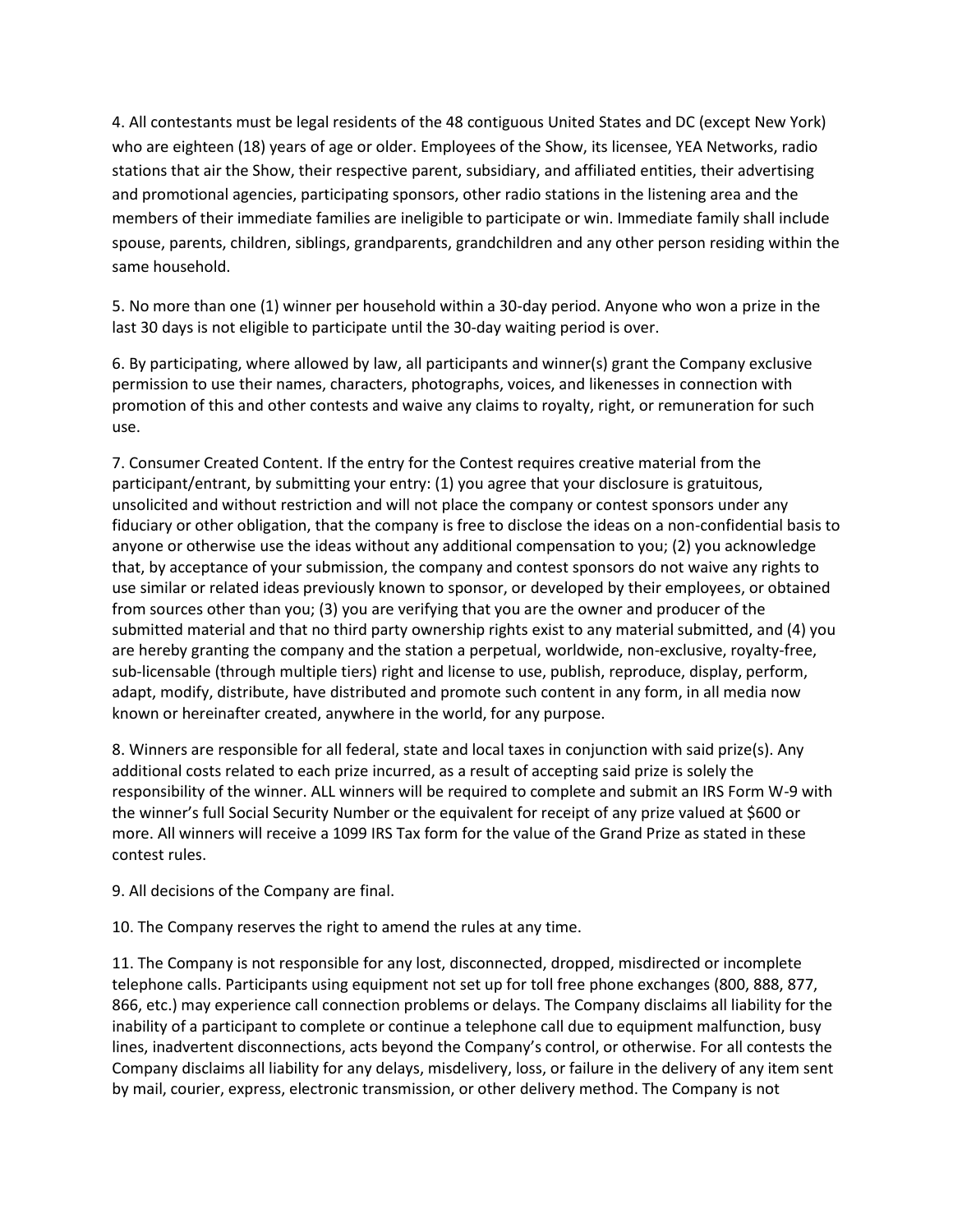responsible for mechanical, technical, electronic, communications, telephone, computer, hardware or software errors, malfunctions or failures of any kind, including: failed, incomplete, garbled or delayed transmission of online entries, traffic congestion on telephone lines, the Internet or at any website or lost or unavailable network connections which may limit an online entrant's ability to participate in the Contest, and any injury or damage to entrant's or any other person's computer or telephone related to or resulting from participating in or downloading any information necessary to participate in the Contest.

12. The re-sale or auction of the Show's complimentary prizes will result in disqualification for all future Show contests or promotions.

13. The Company is not responsible for typographical or other errors in the printing, the offering or the administration of the contest or in the announcement of a prize.

14. By participating in Contest and/or accepting a prize, each winner releases the Show, its licensee, YEA Network, radio stations that air the Show, their respective parent, subsidiary, and affiliated entities, agents, employees, officers, shareholders, suppliers and retailers and their advertising, contest and production companies and agencies from any and all liability for any loss, harm, damages, cost or expense, including without limitation property damage, personal injury and/or death, arising out of playing the Contest or the acceptance, ownership or use of prizes. In order to receive a prize, participants must sign an official waiver form provided by the Company.

15. By participating in the Contest, participants agree to be bound by the decisions of Company personnel. Persons who violate any rule, gain unfair advantage in participating in the Contest, or obtain winner status using fraudulent means (i.e. "inside information," spamming, etc.) will be disqualified. Unsportsmanlike, disruptive, annoying, harassing or threatening behavior is prohibited. The Company will interpret these rules and resolve any disputes, conflicting claims or ambiguities concerning the rules or the Contest and the Company's decisions concerning such disputes shall be final. If the conduct or outcome of the Contest is affected by human error, any mechanical malfunctions or failures of any kind, intentional interference or any event beyond the control of the Company, the Company reserves the right to terminate this Contest, or make such other decisions regarding the outcome as the Company deems appropriate. The Company further reserves the right to cancel, terminate, suspend, or modify the Contest if it is not capable of completion as planned, including infection by computer virus, bugs, tampering, unauthorized interventions or technical failures of any sort. All decisions will be made by the Company and are final. The Company may waive any of these rules in its sole discretion.

16. The Company reserves the right to change or discontinue the contest at any time and/or to extend the end date. If the contest is changed or discontinued, the Company assumes no liability of any kind to any player who has participated in the contest. Any changes to the contest rules will be announced on the Show and posted on the Show's website at www.kiddnation.com within a reasonable time prior to taking effect. The Company reserves the right in its sole discretion to modify the contest rules and dates at any time for any reason. Material modifications shall be announced on-air, when practical. By participating in this contest, you agree to be bound by these contest rules, any modifications thereof, and by all other rules imposed by Company management. If due to circumstances beyond the control of